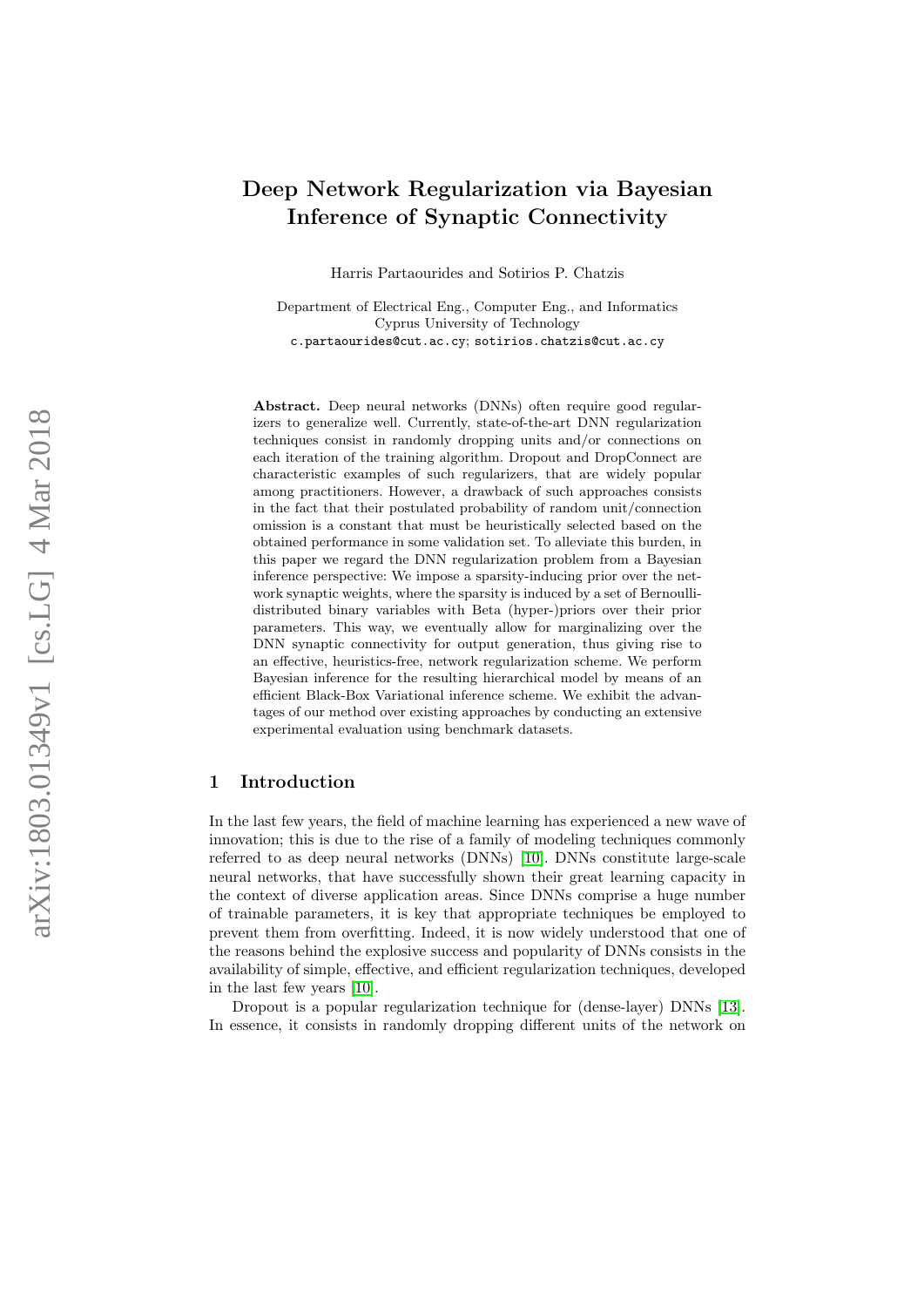each iteration of the training algorithm. This way, only the parameters related to a subset of the network units are trained on each iteration; this ameliorates the associated network overfitting tendency, and it does so in a way that ensures that all network parameters are effectively trained. In a different vein, [\[14\]](#page-11-2) proposed randomly dropping DNN synaptic connections, instead of network units (and all the associated parameters); they dub this approach DropConnect. As showed therein, such a regularization scheme yields better results than Dropout in several benchmark datasets, while offering provable bounds of computational complexity.

Despite these merits, one drawback of these regularization schemes can be traced to their very foundation and rationale: The postulated probability of random unit/connection omission (e.g., dropout rate) is a constant that must be heuristically selected; this is effected by evaluating the network's predictive performance under different selections of this probability, in some validation set, and retaining the best performing value. This drawback has recently motivated research on the theoretical properties of these techniques. Indeed, recent theoretical work at the intersection of deep learning and Bayesian statistics has shown that Dropout can be viewed as a simplified approximate Bayesian inference algorithm, and enjoys links with Gaussian process models under certain simplistic assumptions (e.g.,  $[1,5]$  $[1,5]$ ).

These recent results form the main motivation behind this paper. Specifically, the main question this work aims to address is the following: Can we devise an effective DNN regularization scheme, that marginalizes over all possible configurations of network synaptic connectivity (i.e., active synaptic connections), with the posterior over them being inferred from the data? To address this problem, in this paper, for the first time in the literature, we regard the DNN regularization problem from the following Bayesian inference perspective: We impose a sparsity-inducing prior over the network synaptic weights, where the sparsity is induced by a set of Bernoulli-distributed binary variables. Further, the parameters of the postulated Bernoulli-distributed binary variables are imposed appropriate Beta (hyper-)priors, which give rise to a full hierarchical Bayesian treatment for the proposed model.

Under this hierarchical Bayesian construction, we can derive appropriate posteriors over the postulated binary variables, which essentially function as indicators of whether some (possible) synaptic connection is retained or dropped from the network. Once these posteriors are obtained using some available training data, prediction can be performed by averaging (under a Bayesian inference sense) over multiple (posterior) samples of the network configuration. This inferential setup constitutes the main point of differentiation between our approach and DropConnect. For simplicity, and to facilitate reference, we dub our approach DropConnect++. We derive an efficient inference algorithm for our model by resorting to the Black-Box Variational Inference (BBVI) scheme [\[12\]](#page-11-5).

The remainder of this paper is organized as follows: In Section 2, we provide a brief overview of the theoretical background of our approach. Specifically, we first briefly review DropConnect, which is the existing work closest related to our ap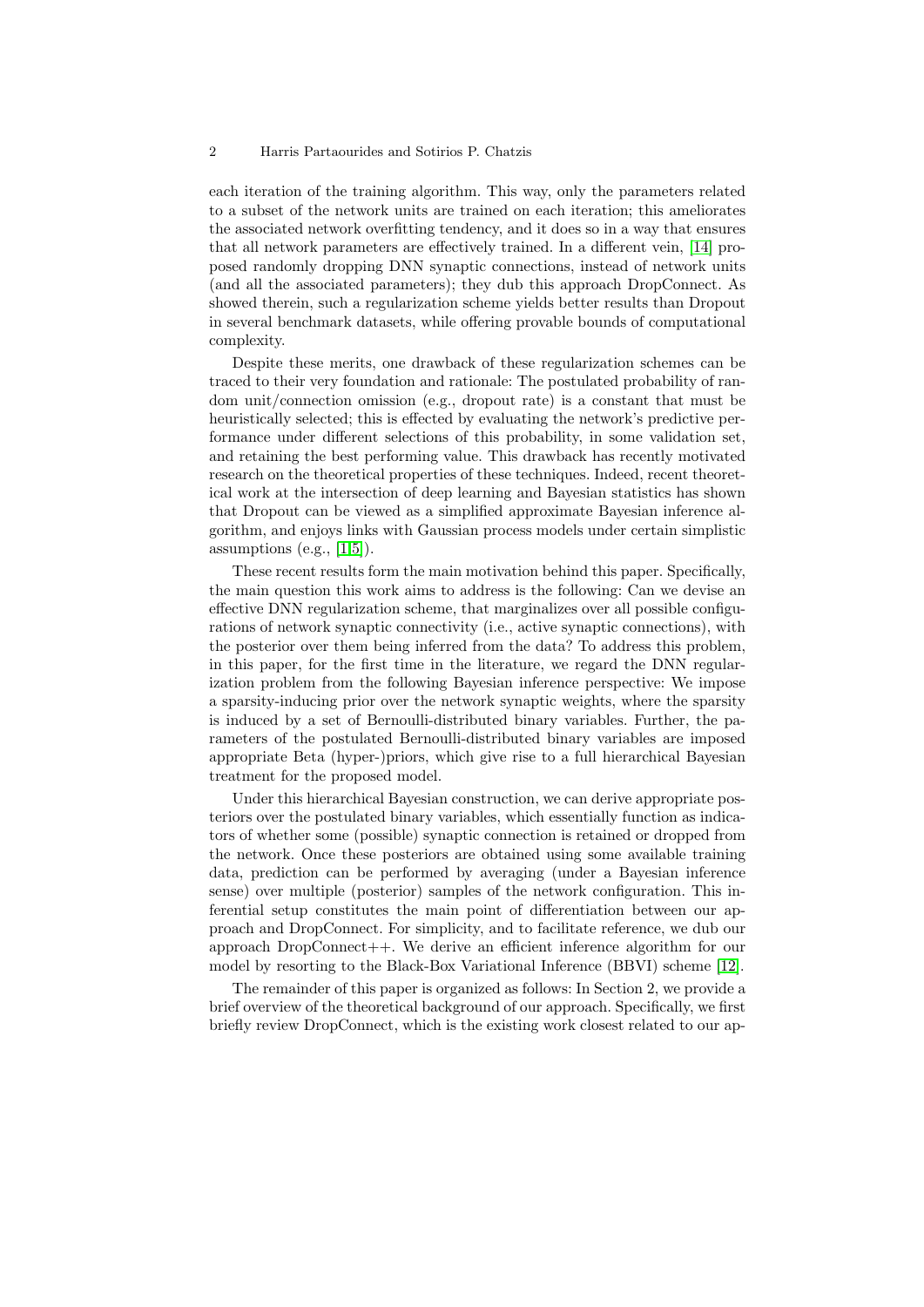proach; subsequently, we review the inferential framework that will be used in the context of the proposed approach, namely BBVI. In Section 3, we introduce our approach, and derive its inference and prediction generation algorithms. Next, we perform an extensive experimental evaluation of our approach, and compare to popular (dense-layer) DNN regularization approaches, including Dropout and DropConnect. To this end, we consider a number of well-established benchmarks in the related literature. Finally, in the concluding section, we summarize our contribution and discuss our results.

# 2 Theoretical Background

## 2.1 DropConnect

As discussed in the Introduction, DropConnect is a generalization of Dropout under which each connection, rather than each unit, may be dropped with some heuristically selected probability. Hence, the rationale of DropConnect is similar to that of Dropout, since both introduce dynamic sparsity within the model. Their core difference consists in the fact that Dropout imposes sparsity on the output vectors of a (dense) layer, while DropConnect imposes sparsity on the synaptic weights  $W$ .

Note that this is not equivalent to setting  $W$  to be a fixed sparse matrix during training. Indeed, for a DropConnect layer, the output is given as [\[14\]](#page-11-2):

$$
r = a((Z \circ W)v) \tag{1}
$$

where  $\circ$  is the elementwise product,  $a(\cdot)$  is the adopted activation function, W is the matrix of synaptic weights,  $v$  is the layer input vector, and  $r$  is the layer output vector. Further,  $\boldsymbol{Z}$  is a matrix of binary variables (indicators) encoding the connection information, with

$$
[\mathbf{Z}]_{i,j} \sim \text{Bernoulli}(p) \tag{2}
$$

where  $p$  is a heuristically selected probability. Hence, DropConnect is a generalization of Dropout to the full connection structure of a layer [\[14\]](#page-11-2).

Training of a DropConnect layer begins by selecting an example  $v$ , and drawing a mask matrix  $Z$  from a Bernoulli $(p)$  distribution to mask out elements of both the weight matrix and the biases in the DropConnect layer. The parameters throughout the model can be updated via stochastic gradient descent (SGD), or some modern variant of it, by backpropagating gradients of the postulated loss function with respect to the parameters. To update the weight matrix  $W$  in a DropConnect layer, the mask is applied to the gradient to update only those elements that were active in the forward pass. Additionally, when passing gradients down, the masked weight matrix  $Z \circ W$  is used.

#### 2.2 BBVI

In general, Bayesian inference for a statistical model can be performed either exactly, by means of Markov Chain Monte Carlo (MCMC), or via approximate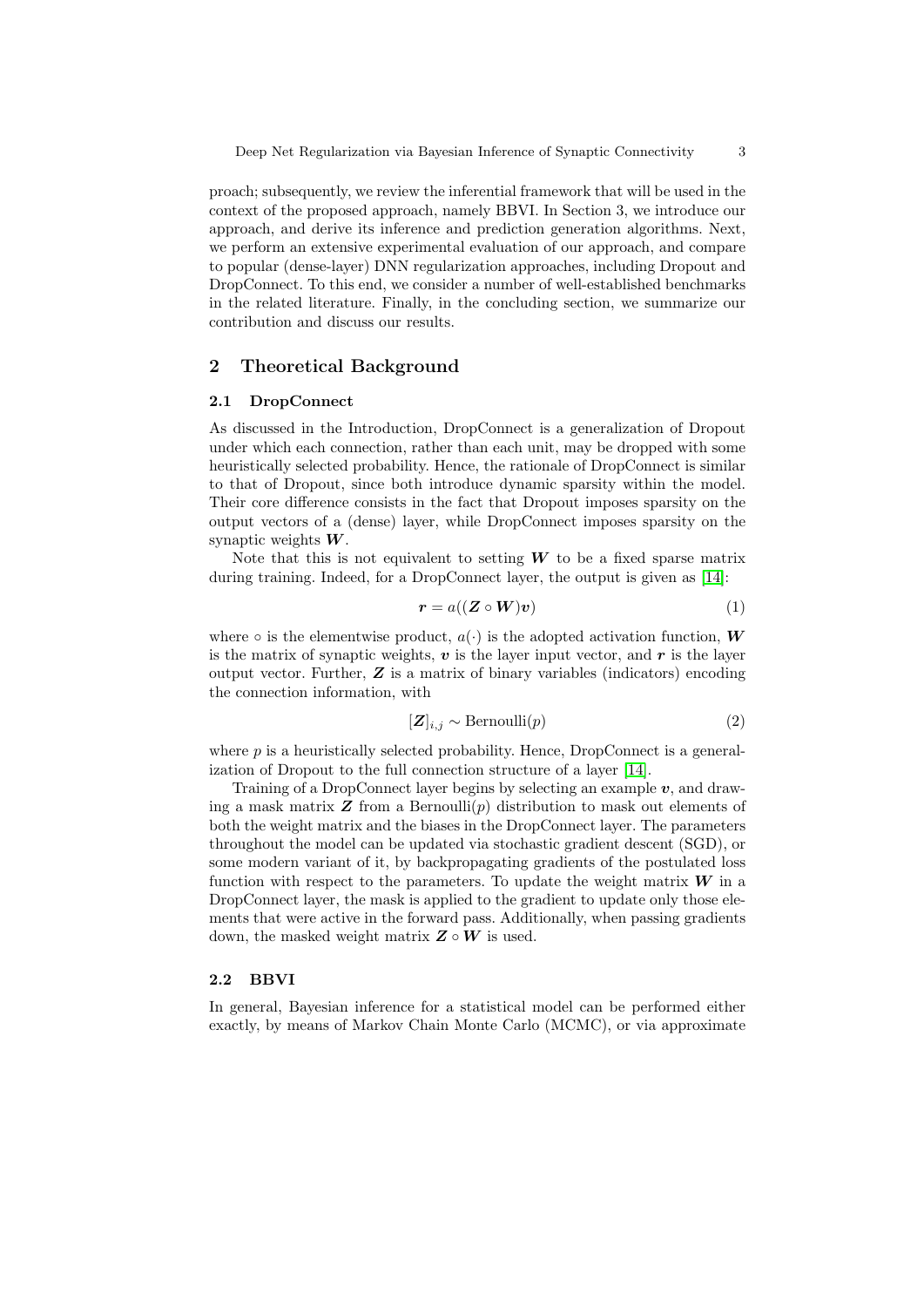techniques. Variational inference is the most widely used approximate technique; it approximates the posterior with a simpler distribution, and fits that distribution so as to have minimum Kullback-Leibler (KL) divergence from the exact posterior [\[8\]](#page-11-6). This way, variational inference effectively converts the problem of approximating the posterior into an optimization problem.

One of the significant drawbacks of traditional variational inference consists in the fact that its objective entails posterior expectations which are tractable only in the case of conjugate postulated models. Hence, recent innovations in variational inference have attempted to allow for rendering it feasible even in cases of more complex, non-conjugate model formulations. Indeed, recently proposed solutions to this problem consist in using stochastic optimization, by forming noisy gradients with Monte Carlo (MC) approximation. In this context, a number of different techniques have been proposed so as to successfully reduce the unacceptably high variance of conventional MC estimators. BBVI [\[12\]](#page-11-5) is one of these recently proposed alternatives, amenable to non-conjugate probabilistic models that entail both discrete and continuous latent variables.

Let us consider a probabilistic model  $p(x, z)$  with observations x and latent variables z, as well as a sought variational family  $q(z; \phi)$ . BBVI optimizes an evidence lower bound (ELBO), with expression

$$
\log p(\boldsymbol{x}) \ge \mathcal{L}(\boldsymbol{\phi}) = \mathbb{E}_{q(\boldsymbol{z};\boldsymbol{\phi})}[\log p(\boldsymbol{x}, \boldsymbol{z}) - \log q(\boldsymbol{z}; \boldsymbol{\phi})] \tag{3}
$$

This is performed by relying on the "log-derivative trick" [\[7,](#page-11-7)[15\]](#page-11-8) to obtain MC estimates of the gradient. Specifically, by application of the identities

$$
\nabla_{\phi} q(z; \phi) = q(z; \phi) \nabla_{\phi} \log q(z; \phi)
$$
\n(4)

$$
\mathbb{E}_{q(\boldsymbol{z};\boldsymbol{\phi})}[\nabla_{\boldsymbol{\phi}}\log q(\boldsymbol{z};\boldsymbol{\phi})] = 0 \tag{5}
$$

the gradient of the ELBO (3) reads

$$
\nabla_{\boldsymbol{\phi}} \mathcal{L}(\boldsymbol{\phi}) = \mathbb{E}_{q(\boldsymbol{z};\boldsymbol{\phi})} [f(\boldsymbol{z})] \tag{6}
$$

where

$$
f(z) = \nabla_{\phi} \log q(z; \phi) [\log p(x, z) - \log q(z; \phi)] \tag{7}
$$

The so-obtained MC estimator, based on computing the posterior expectations  $\mathbb{E}_{q(z;\phi)}[\cdot]$  via sampling from  $q(z;\phi)$ , only requires evaluating the log-joint distribution  $\log p(x, z)$ , the log-variational distribution  $\log q(z, \phi)$ , and the score function  $\nabla_{\phi} \log q(z;\phi)$ , which is easy for a large class of models. However, the resulting estimator may have high variance, especially if the variational approximation  $q(z; \phi)$  is a poor fit to the actual posterior. In order to reduce the variance of the estimator, one common strategy in BBVI consists in the use of control variates.

A control variate is a random variable that is included in the estimator, preserving its expectation but reducing its variance. The most usual choice for control variates, which we adopt in this work, is the so-called weighted score function: Under this selection, the ELBO gradient becomes

$$
\nabla_{\boldsymbol{\phi}} \mathcal{L}(\boldsymbol{\phi}) = \mathbb{E}_{q(\boldsymbol{z};\boldsymbol{\phi})} [f(\boldsymbol{z}) - \varpi h(\boldsymbol{z})] \tag{8}
$$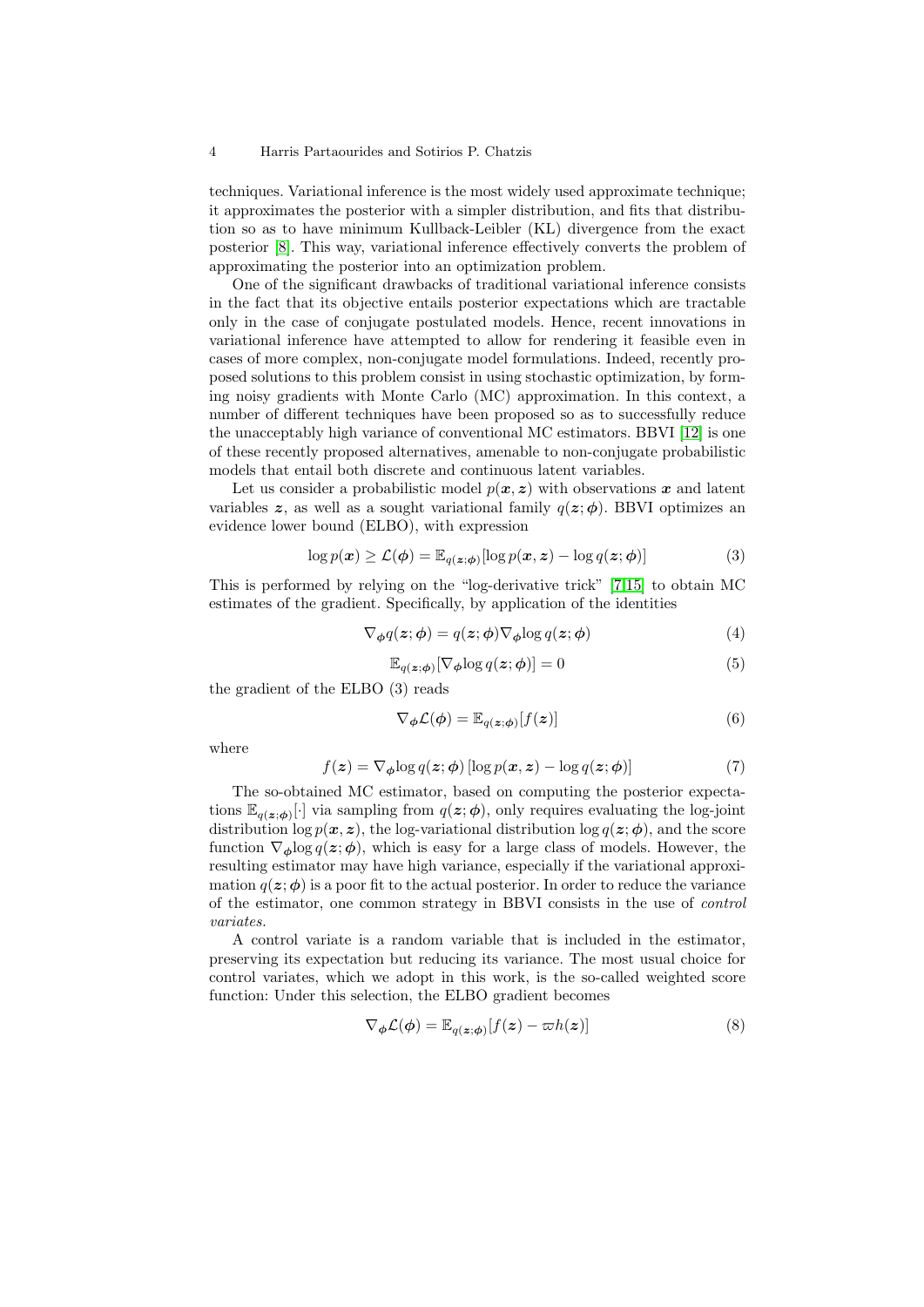Deep Net Regularization via Bayesian Inference of Synaptic Connectivity 5

where the score function reads

$$
h(z) = \nabla_{\phi} \log q(z; \phi)
$$
\n(9)

while the weights  $\varpi$  yield the (optimized) expression [\[12\]](#page-11-5)

$$
\varpi = \frac{\text{Cov}(f(z), h(z))}{\text{Var}(h(z))} \tag{10}
$$

On this basis, derivation of the sought variational posteriors is performed by utilizing the gradient expression (8) in the context of popular, off-the-shelf optimization algorithms, e.g. AdaM [\[9\]](#page-11-9) and Adagrad [\[4\]](#page-11-10).

# 3 Proposed Approach

The output expression of a DropConnect++ layer is fundamentally similar to conventional DropConnect, and is given by  $(1)$ . However, DropConnect $++$  introduces an additional hierarchical set of assumptions regarding the matrix of binary (mask) variables  $\mathbf{Z} = [z_{ij}]_{i,j}$ , which indicate whether a synaptic connection is inferred to be on or off.

Specifically, as usual in hierarchical graphical models, we assume that the random matrix  $Z$  is drawn from an appropriate prior; we postulate

$$
p(\mathbf{Z}|\mathbf{\Pi}) = \prod_{i,j} p(z_{ij}|\pi_{ij}) = \prod_{i,j} \text{Bernoulli}(z_{ij}|\pi_{ij})
$$
\n(11)

Subsequently, to *facilitate further regularization* for  $DropConnect++$  layers under a Bayesian inferential perspective, the prior parameters  $\pi_{ii} \triangleq p(z_{ii} = 1)$  are imposed their own (hyper-)prior. Specifically, we elect to impose a Beta hyperprior, yielding

$$
p(\pi_{ij}|\alpha,\beta) = \text{Beta}(\pi_{ij}|\alpha,\beta), \ \forall i,j
$$
 (12)

Under this definition, to train a postulated DNN incorporating DropConnect++ layers, we need to resort to some sort of Bayesian inference technique. In this paper, we resort to BBVI, as we explain next.

## 3.1 Training DNNs with DropConnect++ layers

Let us consider a DNN the observed training data of which constitute the set  $D = \{d_n\}_{n=1}^N$ . In case of a generative modeling scheme, each example  $d_n$  is a single observation, say  $x_n$ , from the distribution we wish to model. On the other hand, in case of a discriminative modeling task, each example  $d_n$  is an input/output pair, for instance  $d_n = (x_n, y_n)$ . In both cases, conventional DNN training consists in optimizing a negative loss function, measuring the fit of the model to the training dataset  $D$ . Such measures can be equivalently expressed in terms of a log-likelihood function  $\log p(\mathcal{D})$ ; under this regard, DNN training effectively boils down to maximum-likelihood estimation [\[3,](#page-11-11)[6\]](#page-11-12).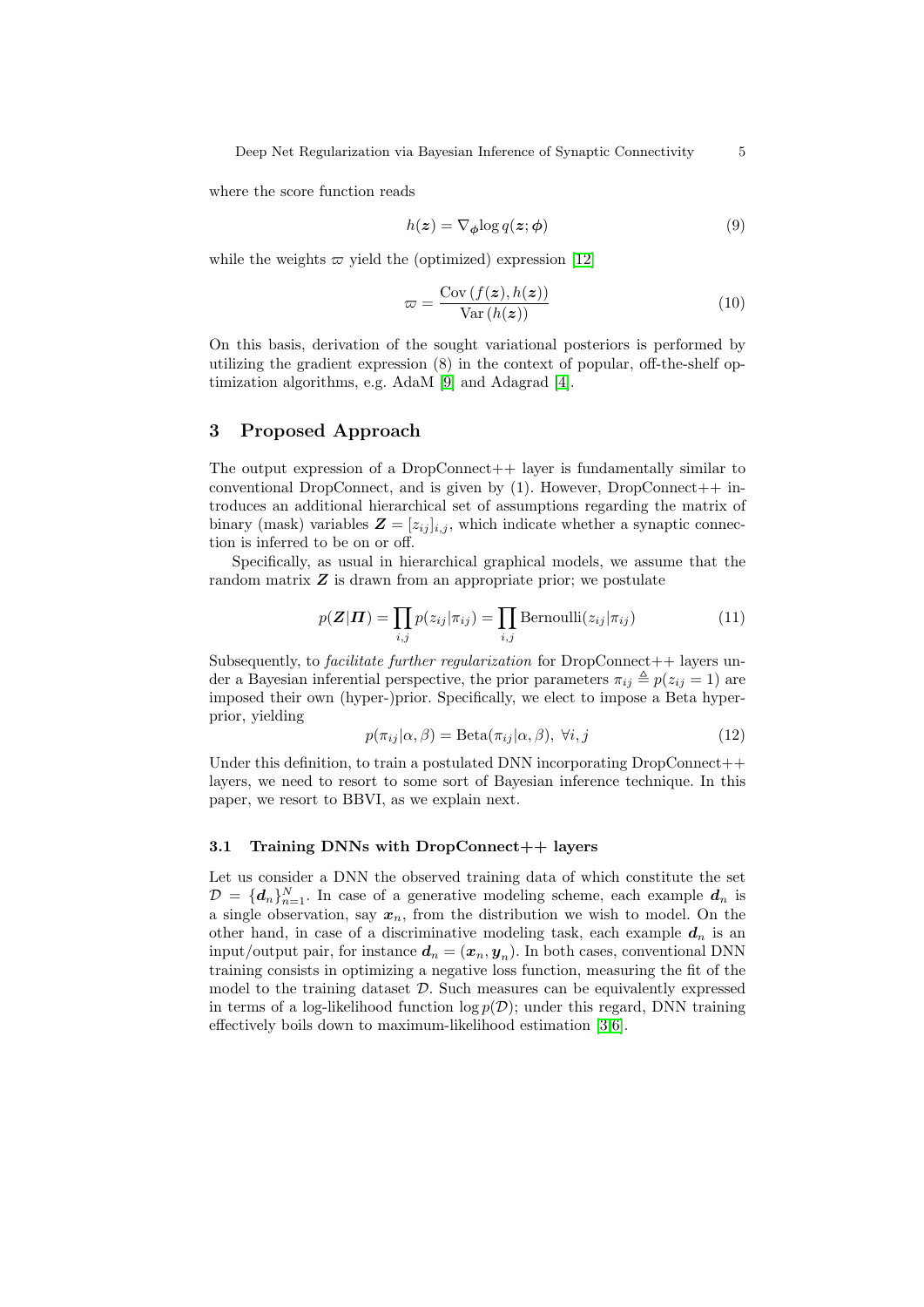The deviation of a DNN comprising  $DropConnect++$  layers from this simple training scheme stems from obtaining appropriate posterior distributions over the *latent variables* of  $DropConnect++$ , namely the binary indicator matrices of synaptic connectivity,  $Z$ , as well as the associated parameters with hyper-priors imposed over them, namely the matrices of (prior) parameters  $\Pi$ . To this end, DropConnect++ postulates *separate* posteriors over each entry of the random matrices  $Z$ , that correspond to each individual synapse,  $(i, j)$ :

$$
q(\mathbf{Z}) = \prod_{i,j} q(z_{ij} | \tilde{\pi}_{ij}), \text{ with : } q(z_{ij} | \tilde{\pi}_{ij}) = \text{Bernoulli}(z_{ij} | \tilde{\pi}_{ij}) \qquad (13)
$$

Further, we consider that the matrices of prior parameters,  $\Pi$ , yield a factorized (hyper-)posterior with Beta-distributed factors of the form

$$
q(\pi_{ij}) = \text{Beta}(\pi_{ij} | \tilde{\alpha}_{ij}, \tilde{\beta}_{ij})
$$
\n(14)

Our construction entails a conditional log-likelihood term,  $\log p(\mathcal{D}|Z)$ . This is similar to a conventional DNN, with the weight matrices  $W$  at each layer multiplied with the corresponding latent indicator (mask) matrices, Z (in analogy to DropConnect). The corresponding posterior expectation term,  $\mathbb{E}_{q(\mathbf{Z})}[\log p(\mathcal{D}|\mathbf{Z})],$ constitutes part of the ELBO expression of our model. Unfortunately, this term is analytically intractable due to the entailed nonlinear dependencies on the indicator matrix  $Z$ , which stem from the nonlinear activation function  $a(\cdot)$ . Following the previous discussion, we ameliorate this issue by resorting to an efficient approximation obtained by drawing MC samples. The so-obtained ELBO functional expression eventually becomes:

$$
\mathcal{L}(\mathcal{D}) \approx -\sum_{i,j} \text{KL}\left[q(z_{ij}|\tilde{\pi}_{ij})||p(z_{ij}|\pi_{ij})\right] - \sum_{i,j} \text{KL}\left[q(\pi_{ij}|\tilde{\alpha}_{ij}, \tilde{\beta}_{ij})||p(\pi_{ij}|\alpha, \beta)\right] + \frac{1}{L} \sum_{l,n=1}^{L,N} \log p(\boldsymbol{d}_n|\boldsymbol{Z}^{(l)})
$$
\n(15)

where L is the number of samples,  $\mathbf{Z}^{(l)} = [z_{ij}^{(l)}]_{i,j}$  and  $z_{ij}^{(l)} \sim \text{Bernoulli}(z_{ij}|\tilde{\pi}_{ij}).$ 

This concludes the formulation of the proposed inferential setup for a DNN that contains DropConnect++ layers. On this basis, inference is performed by resorting to BBVI, which proceeds as described previously. Denoting  $\tilde{\pi}$  =  $(\tilde{\pi}_{ij})_{i,j}, \tilde{\boldsymbol{\alpha}} = (\tilde{\alpha}_{ij})_{i,j}, \tilde{\boldsymbol{\beta}} = (\tilde{\beta}_{ij})_{i,j}$ , the used ELBO gradient reads

$$
\nabla_{\tilde{\boldsymbol{\pi}}, \tilde{\boldsymbol{\alpha}}, \tilde{\boldsymbol{\beta}}, \tilde{\boldsymbol{W}}} \mathcal{L}(\mathcal{D}) \approx \frac{1}{L} \sum_{l,n=1}^{L,N} \nabla_{\boldsymbol{W}} \log p(\boldsymbol{d}_n | \boldsymbol{Z}^{(l)}) - \sum_{i,j} \nabla_{\tilde{\boldsymbol{\pi}}, \tilde{\boldsymbol{\alpha}}, \tilde{\boldsymbol{\beta}}} \text{KL}\big[q(z_{ij} | \tilde{\pi}_{ij}) || p(z_{ij} | \pi_{ij})\big] \\
- \sum_{i,j} \nabla_{\tilde{\boldsymbol{\alpha}}, \tilde{\boldsymbol{\beta}}} \text{KL}\big[q(\pi_{ij} | \tilde{\alpha}_{ij}, \tilde{\beta}_{ij}) || p(\pi_{ij} | \alpha, \beta)\big] \\
- \varpi \sum_{i,j} \nabla_{\tilde{\boldsymbol{\pi}}, \tilde{\boldsymbol{\alpha}}, \tilde{\boldsymbol{\beta}}} [\log q(z_{ij} | \tilde{\pi}_{ij}) + q(\pi_{ij} | \tilde{\alpha}_{ij}, \tilde{\beta}_{ij})]\n\tag{16}
$$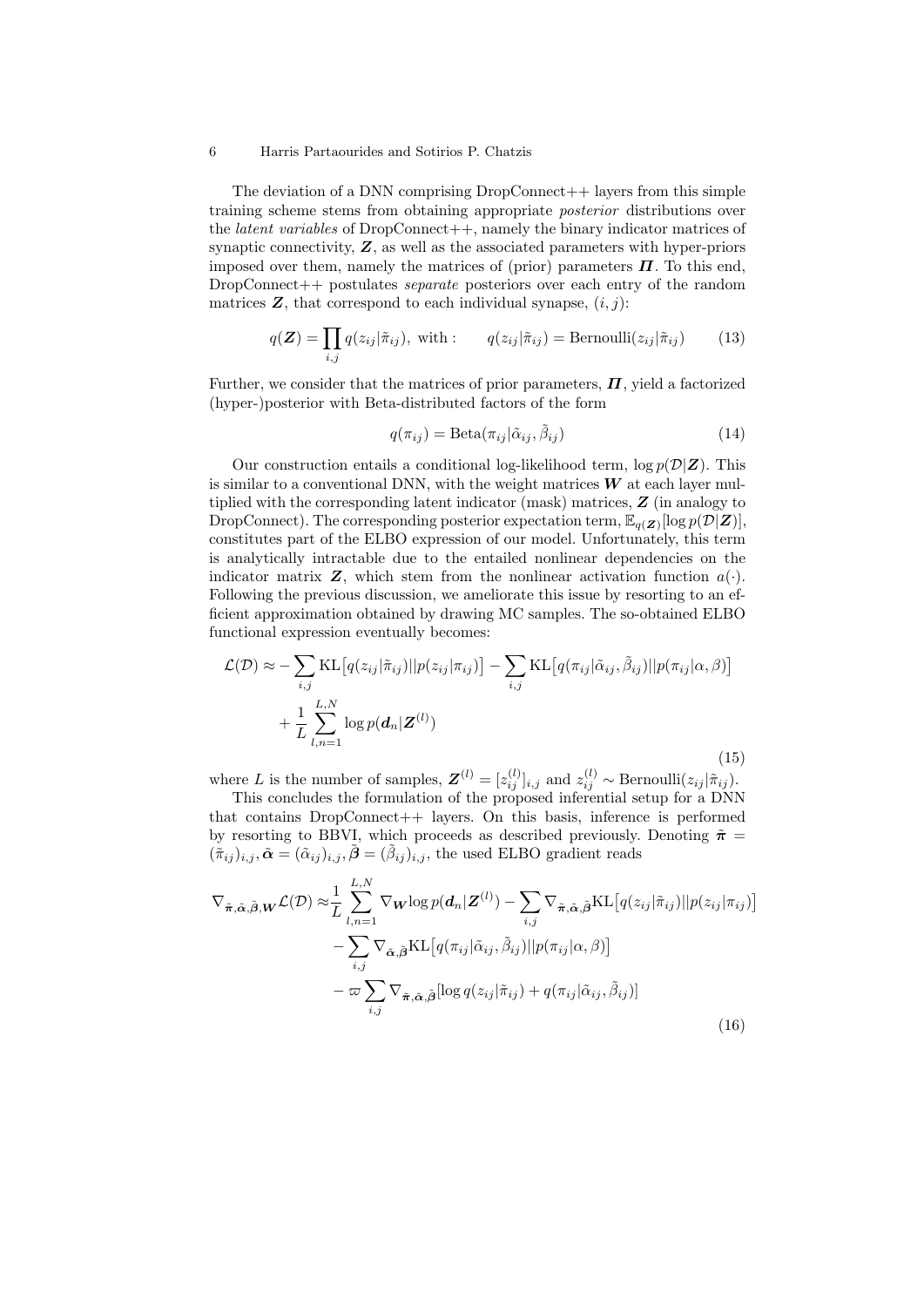where  $\varpi$  is defined in (10). As one can note, we do not perform Bayesian inference for the synaptic weight parameters  $W$ . Instead, we obtain point-estimates, similar to conventional DropConnect.

## 3.2 Feedforward computation in DNNs with DropConnect++ layers

Computation of the output of a trained DNN with  $DropConnect++$  layers, given some network input  $x_*$ , requires that we come up with an appropriate solution to the problem of computing the posterior expectation of the  $DropConnect++$ layers output, say  $r^*$ .

Let us consider a DropConnect++ layer with input  $v_*$  (corresponding to a DNN input observation  $x_*$ ); we have

$$
\boldsymbol{r}_{*} = \mathbb{E}_{q(\boldsymbol{Z})} [a((\boldsymbol{Z} \circ \boldsymbol{W})\boldsymbol{v}_{*})] \tag{17}
$$

This computation essentially consists in marginalizing out the layer synaptic connectivity structure, by appropriately utilizing the variational posterior distribution  $q(\mathbf{Z})$ , learned by means of BBVI, as discussed in the previous Section. Unfortunately, this posterior expectation cannot be computed analytically, due to the nonlinear activation function  $a(\cdot)$ .

This problem can be solved by approximating (17) via simple MC sampling:

$$
\boldsymbol{r}_{*} \approx \frac{1}{L} \sum_{l=1}^{L} a((\boldsymbol{Z}^{(l)} \circ \boldsymbol{W}) \boldsymbol{v}_{*})
$$
\n(18)

where the  $\mathbf{Z}^{(l)}$  are drawn from  $q(\mathbf{Z})$ . However, an issue such an approach suffers from is the need to retain in memory large sample matrices  $\{Z^{(l)}\}_{l=1}^L$ , that may comprise millions of entries, in cases of large-scale DNNs. To completely alleviate such computational efficiency issues, in this work we opt for an alternative approximation that reads

$$
\boldsymbol{r}_{*} \approx a((\tilde{\boldsymbol{\Pi}} \circ \boldsymbol{W})\boldsymbol{v}_{*})
$$
\n(19)

where the matrix  $\tilde{\mathbf{\Pi}} = [\tilde{\pi}_{ij}]_{i,j}$  is obtained from the model training algorithm, described previously. Note that such an approximation is similar to the solution adopted by Dropout [\[13\]](#page-11-1), which undoubtedly constitutes the most popular DNN regularization technique to date. We shall examine how this solution compares to MC sampling in the experimental section of this work.

## 4 Experimental Evaluation

To empirically evaluate the performance of our approach, we consider a number of supervised learning experiments, using the CIFAR-10, CIFAR-100, SVHN, and NORB benchmarks. In all our experiments, the used datasets are normalized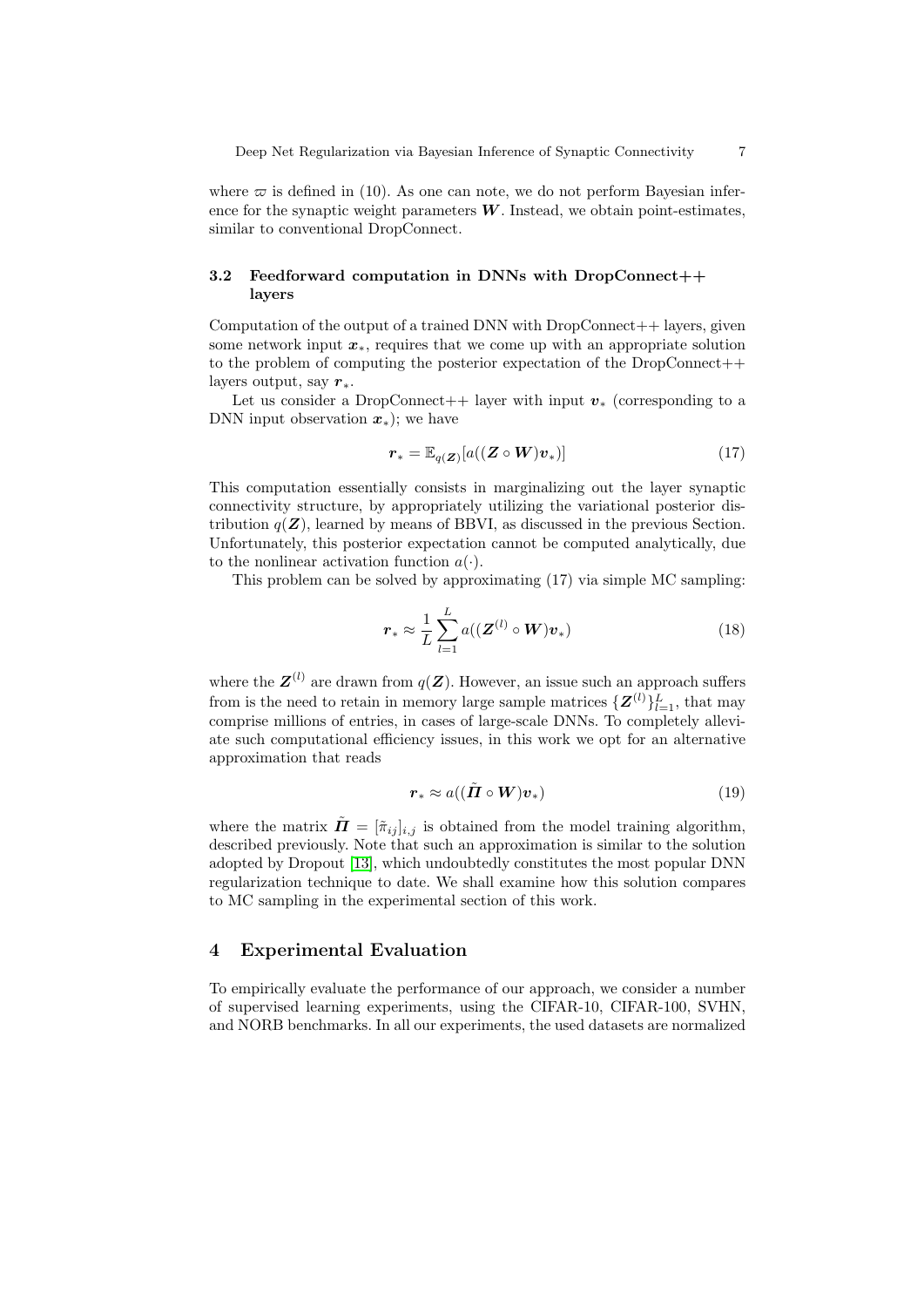| Method            |       | $ CIFAR-10 CIFAR-100 SVHN NORB $ |       |       |  |
|-------------------|-------|----------------------------------|-------|-------|--|
| No regularization | 74.47 | 41.96                            | 90.53 | 90.55 |  |
| Dropout           | 75.70 | 46.65                            | 92.14 | 92.07 |  |
| DropConnect       | 76.06 | 46.12                            | 91.41 | 91.88 |  |
| $DropConnect++$   | 76.54 | 47.01                            | 91.99 | 93.75 |  |

Table 1: Predictive accuracy (%) of the evaluated methods.

Table 2: Computational complexity per iteration at training time  $(L = 1)$ .

| #Method           |                | CIFAR-10 CIFAR-100 SVHN NORB |     |    |
|-------------------|----------------|------------------------------|-----|----|
| No regularization | 9s             | 10s                          | 15s | 5s |
| Dropout           | 9s             | 10s                          | 15s | 5s |
| DropConnect       | 9s             | 10s                          | 15s | 5s |
| $DropConnect++$   | $10\mathrm{s}$ | $13\mathrm{s}$               | 19s | 6s |

with local zero mean and unit variance; no other pre-processing is implemented in this work<sup>[1](#page-7-0)</sup>. To obtain some comparative results, apart from our method we also evaluate in our experiments DNNs with similar architecture but: (i) application of no regularization technique; (ii) regularized via Dropout; and (iii) regularized via DropConnect.

In all cases, we use Adagrad with minibatch size equal to 128. Adagrad's global stepsize is chosen from the set {0.005, 0.01, 0.05}, based on the network performance on the training set in the first few iterations<sup>[2](#page-7-1)</sup>. The units of all the postulated DNNs comprise ReLU nonlinearities [\[11\]](#page-11-13). Initialization of the network parameters is performed via Glorot-style uniform initialization [\[6\]](#page-11-12). To account for the effects of random initialization on the observed performances, we repeat our experiments 50 times; we report the resulting mean accuracies, and run the Student's-t statistical significance test to examine the statistical significance of the reported performance differences.

Prediction generation using our method is performed by employing the efficient approximation (19). The alternative approach of relying on MC sampling to perform feedforward computation [Eq. (18)] is evaluated in Section 4.2. In all cases, we set the prior hyperparameters of DropConnect++ to  $\alpha = \beta = 1$ ; this is a convenient selection which reflects that we have no preferred values for the priors  $\pi_{ij}$ . The Dropout and DropConnect rates are selected on the grounds of performance maximization, following the selection procedures reported in the related literature. Our source codes have been developed in Python, using the

<span id="page-7-0"></span> $1$  Hence, our experimental setup is *not completely identical* to that of related works, e.g. [\[14\]](#page-11-2); these employ more complex pre-processing for some datasets.

<span id="page-7-1"></span><sup>&</sup>lt;sup>2</sup> We have found that Adagrad allows for the best possible network regularization by drawing just one sample per minibatch; that is, we use  $L = 1$  at training time. This alleviates the training costs of both DropConnect and DropConnect $++$ . We train all networks for 100 epochs; we do not apply L2 weight decay.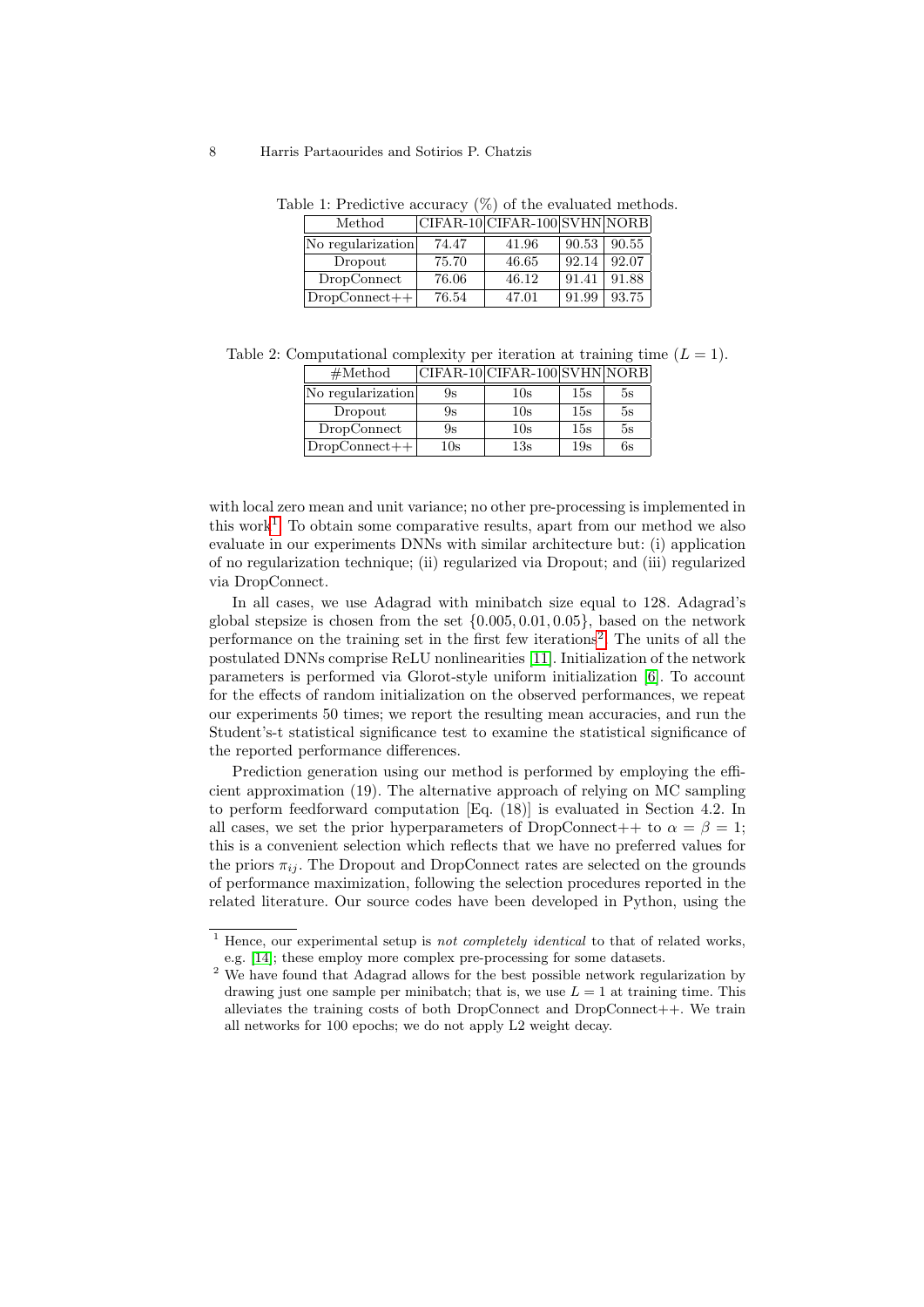Theano<sup>[3](#page-8-0)</sup> [\[2\]](#page-11-14) and Lasagne<sup>[4](#page-8-1)</sup> libraries. We run our experiments on an Intel Xeon 2.5GHz Quad-Core server with 64GB RAM and an NVIDIA Tesla K40 GPU.

**CIFAR-10** The CIFAR-10 dataset consists of color images of size  $32 \times 32$ , that belong to 10 categories (airplanes, automobiles, birds, cats, deers, dogs, frogs, horses, ships, trucks). We perform our experiments using the available 50,000 training samples and 10,000 test samples. All the evaluated methods comprise a convolutional architecture with three layers, 32 feature maps in the first layer, 32 feature maps in the second layer, 64 feature maps in the third layer, a  $5 \times 5$  filter size, and a max-pooling sublayer with a pool size of  $3\times3$ . These three layers are followed by a dense layer with 64 hidden units, regularized via Dropout, Drop-Connect, or DropConnect++. The resulting performance statistics (predictive accuracy) of the evaluated methods are depicted in the first column of Table 1. As we observe, our approach outperforms all the considered competitors.

CIFAR-100 The CIFAR-100 dataset consists of 50,000 training and 10,000 testing color images of size  $32\times32$ , that belong to 100 categories. We retain this split of the data into a training set and a test set in the context of our experiments. The trained DNN comprises three convolutional layers of same architecture as the ones adopted in the CIFAR-10 experiment, that are followed by a dense layer comprising 512 hidden units. As we show in Table 1, our approach outperforms all its competitors, yielding the best predictive performance. Note also that the DropConnect method, which is closely related to our approach, yields in this experiment worse results than Dropout.

SVHN The Street View House Numbers (SVHN) dataset consists of 73,257 training and 26,032 test color images of size 32x32; these depict house numbers collected by Google Street View. We retain this split of the data into a training set and a test set in the context of our experiments, and adopt exactly the same DNN architecture as in the CIFAR-100 experiment. As we show in Table 1, our method improves over the related DropConnect method.

NORB The NORB (small) dataset comprises a collection of stereo images of 3D models that belong to 6 classes (animal, human, plane, truck, car, blank). We downsample the images from  $96\times96$  to  $32\times32$ , and perform training and testing using the provided dataset split. We train DNNs with architecture similar to the one adopted in the context of the SVHN and CIFAR-100 datasets. As we show in Table 1, our method outperforms all the considered competitors.

## 4.1 Computational complexity

Another significant aspect that affects the efficacy of a regularization technique is its final computational costs, and how they compare to the competition. To

<span id="page-8-0"></span> $^3$  <http://deeplearning.net/software/theano/>

<span id="page-8-1"></span> $^4$  <https://github.com/Lasagne/Lasagne>.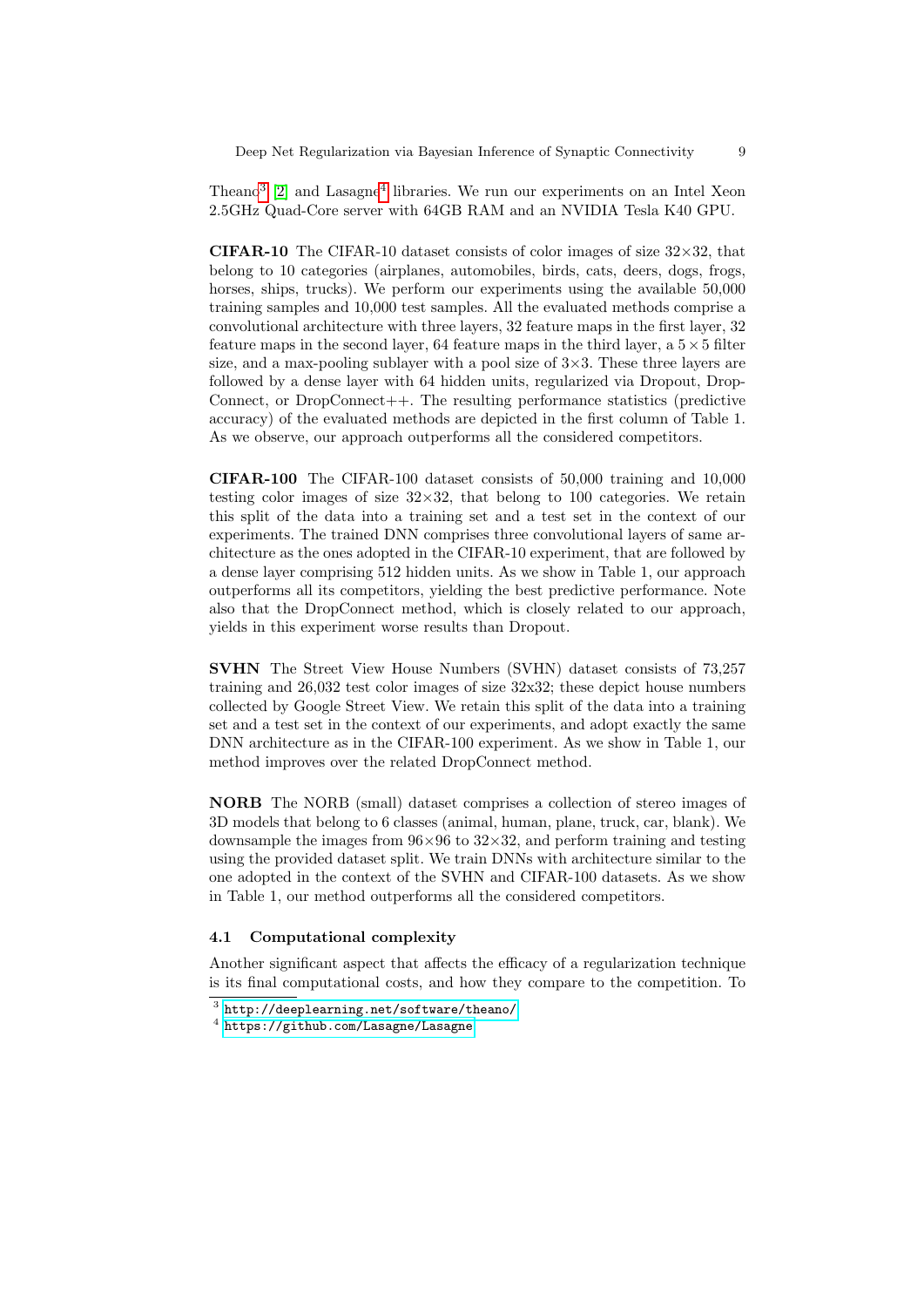| $ \#$ Samples, L CIFAR-10 CIFAR-100 SVHN NORB |       |       |       |       |  |  |
|-----------------------------------------------|-------|-------|-------|-------|--|--|
|                                               | 74.57 | 43.28 | 91.32 | 90.04 |  |  |
| 30                                            | 75.95 | 46.33 | 91.70 | 90.78 |  |  |
| 50                                            | 76.01 | 46.33 | 91.72 | 91.04 |  |  |
| 100                                           | 76.01 | 46.54 | 91.78 | 91.41 |  |  |
| 500                                           | 76.36 | 46.94 | 91.78 | 91.58 |  |  |

Table 3: Variation of the predictive accuracy (%) of the MC-driven approach (18) with the number of MC samples.

allow for investigating this aspect, in Table 2 we illustrate the time needed to complete one iteration of the training algorithms of the evaluated networks in our implementation. As we observe, the training algorithm of our approach imposes an 11%-30% increase in the computational time per iteration, depending on the sizes of the network and the dataset. Note though that DNN training is an offline procedure; hence, a relatively small increase in the required training time is reasonable, given the observed predictive performance gains.

On the other hand, when it comes to using a trained DNN for prediction generation (test time), we emphasize that the computational costs of our approach are exactly the same as in the case of Dropout. This is, indeed, the case due to our utilization of the approximation (19), which results in similar feedforward computations for DropConnect++ as in the case of Dropout.

#### 4.2 Further investigation

A first issue that requires deeper investigation concerns the statistical significance of the observed performance differences. Application of the Student's-t test on the obtained sets of performances of each method (after 50 experiment repetitions from different random starts) has shown that these differences are statistically significant among all relevant pairs of methods (i.e. DropConnect++ vs. DropConnect, DropConnect++ vs. DropOut, and DropConnect++ vs. no regularization); only exception is the SVHN dataset, where  $DropConnect++$ and DropOut are shown to be of statistically comparable performance.

Further, in Table 3 we show how the predictive performance of DropConnect++ changes if we perform feedforward computation via MC sampling, as described in Eq. (18). As we observe, using only one MC sample results in rather poor performance; this changes fast as we increase the number of samples. However, it appears that even with a high number of drawn samples, the MC-driven approach (18) does not yield any performance improvement over the approximation (19), despite imposing considerable computational overheads.

Further, in Fig. 1(a) we illustrate predictive accuracy convergence; for demonstration purposes, we consider the experimental case of the CIFAR-10 benchmark. Our exhibition concerns both application of the approximate feedforward computation rule (19), as well as resorting to MC sampling. We observe a clear and consistent convergence pattern in both cases.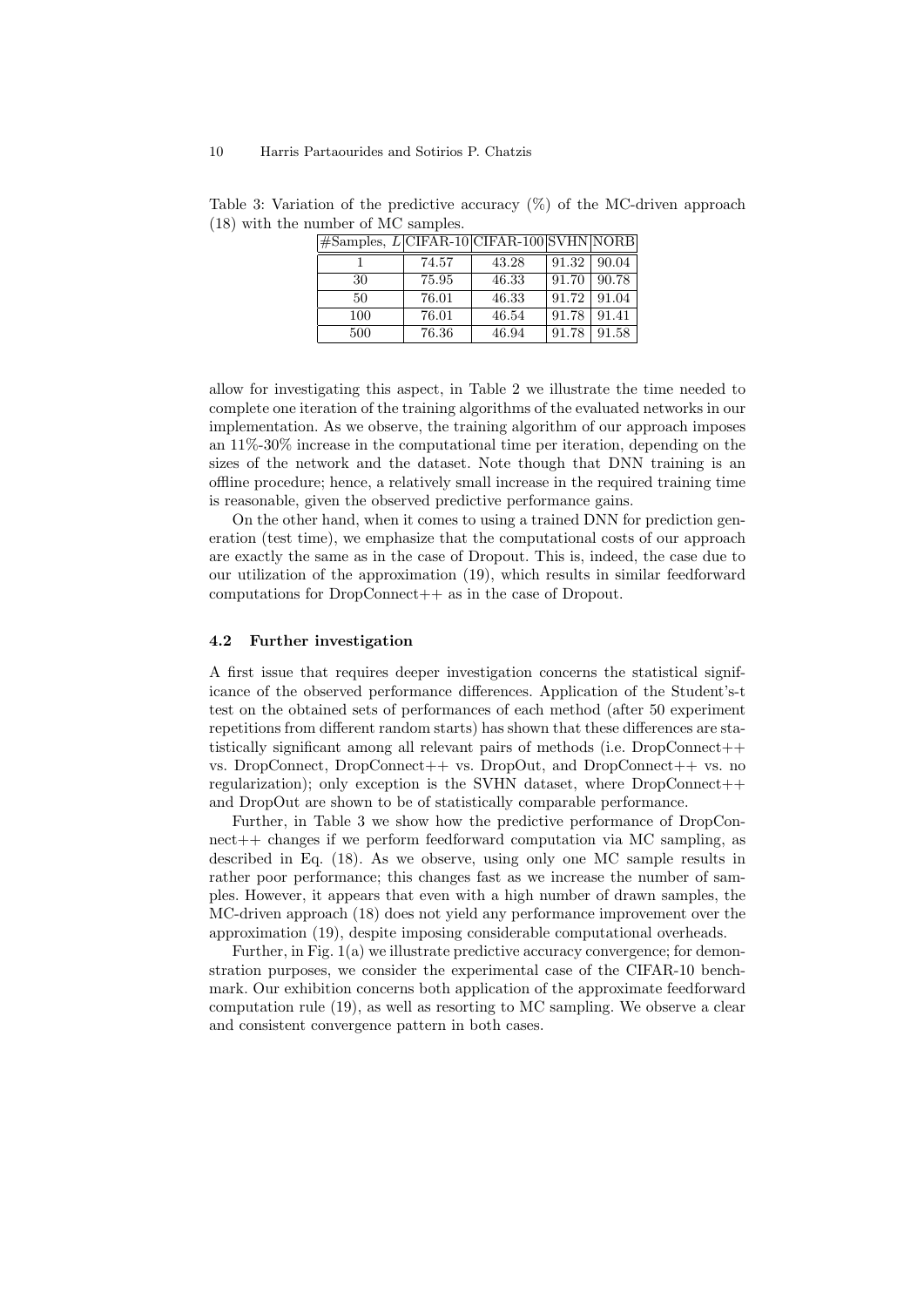Finally, it is interesting to get a feeling of the values that take the inferred posterior probabilities,  $\tilde{\pi}$ , of synaptic connectivity. In Fig. 1(b), we illustrate the inferred values of  $\tilde{\pi}$  for all the network synapses, in the case of the CIFAR-10 experiment. As we observe, out of the almost 300K synapses, around 50K take values less than 0.35, another 50K take values greater than 0.6, while the rest 200K take values approximately in the interval [0.4, 0.6]. This implies that, out of the total 300K postulated synapses, almost half of them are most likely to be omitted during inference. Most significantly, this figure depicts that our approach infers (in a data-driven fashion) which specific synapses are most useful to the network (thus yielding relatively high values of  $\tilde{\pi}_{ij}$ ), and which should rather be omitted. This is in contrast to existing approaches, which merely apply a homogeneous, random omission/retention rate on each layer.



Fig. 1: (a) Accuracy convergence. (b) Inferred posterior probabilities,  $\tilde{\pi}$ .

## 5 Conclusions

In this paper, we examined whether there is a feasible way of performing DNN regularization by marginalizing over network synaptic connectivity in a Bayesian manner. Specifically, we sought to derive an appropriate posterior distribution over the network synaptic connectivity, inferred from the data. To this end, we imposed a sparsity-inducing prior over the network synaptic weights, where the sparsity is induced by a set of Bernoulli-distributed binary variables. Further, we imposed appropriate Beta (hyper-)priors over the parameters of the postulated Bernoulli-distributed binary variables. Under this hierarchical Bayesian construction, we obtained appropriate posteriors over the postulated binary variables, which indicate which synaptic connections are retained and which or dropped during inference. This was effected in an efficient and elegant fashion, by resorting to BBVI. We performed an extensive experimental evaluation, using several benchmark datasets. In most cases, our approach yielded a statistically significant performance improvement, for competitive computational costs.

Acknowledgment We gratefully acknowledge the support of NVIDIA Corporation with the donation of one Tesla K40 GPU used for this research.